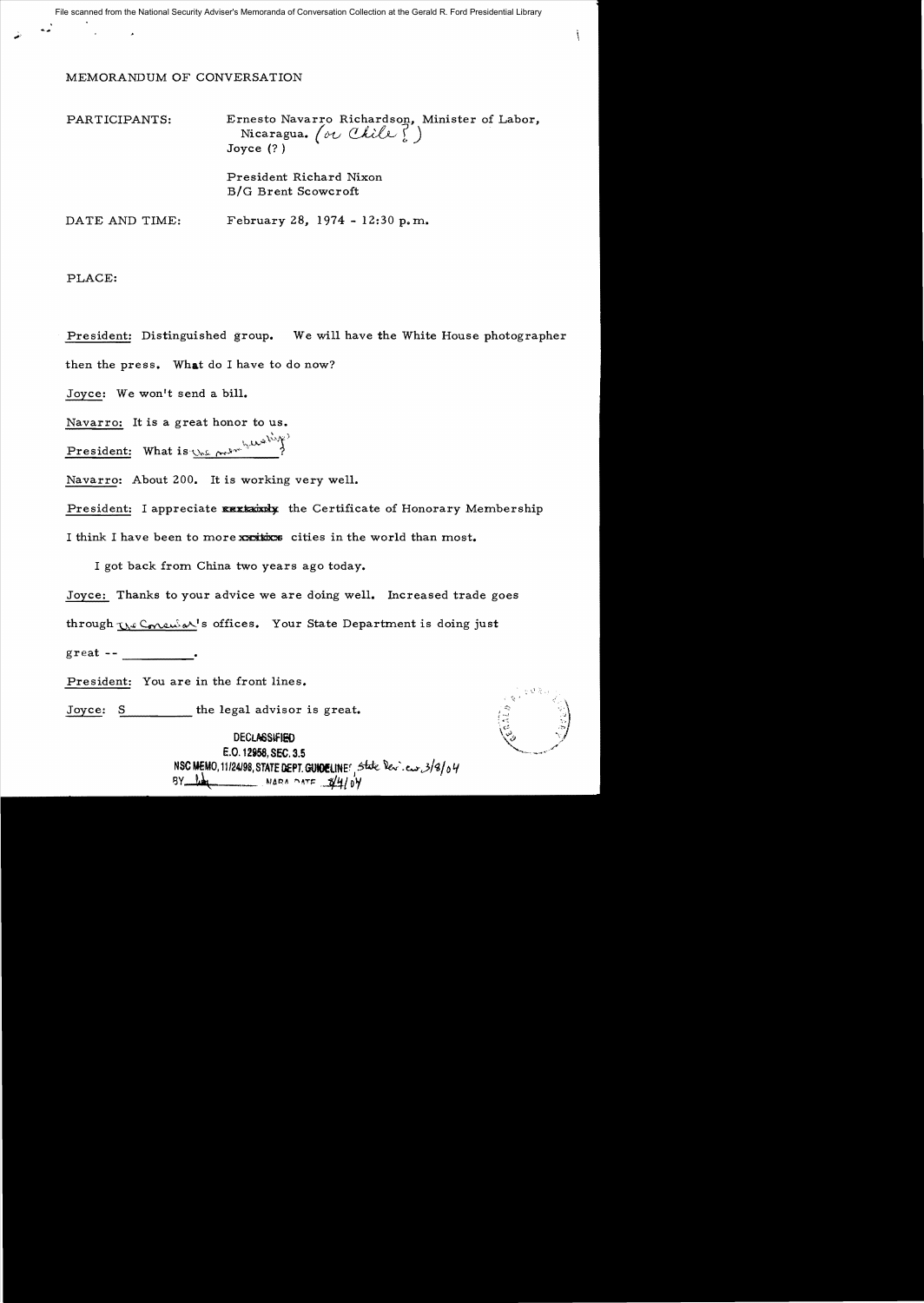President: Here are some little things for you and your wife.

Joyce: I have a message from my daughter; she is 11 years old

she says hi to the President.

President: Here (I have) is something for all your children. How long have you been here?

Navarro: 20 years.

...

President: L. A. counties are very different. The center is very rich Khrushev cultured. **Koish** told me Chilean women are the prettiest in the Heavens.  $\mathcal{F}^{\mathbf{s}}$  , -~.j.;.:u...... ,  $(?)$